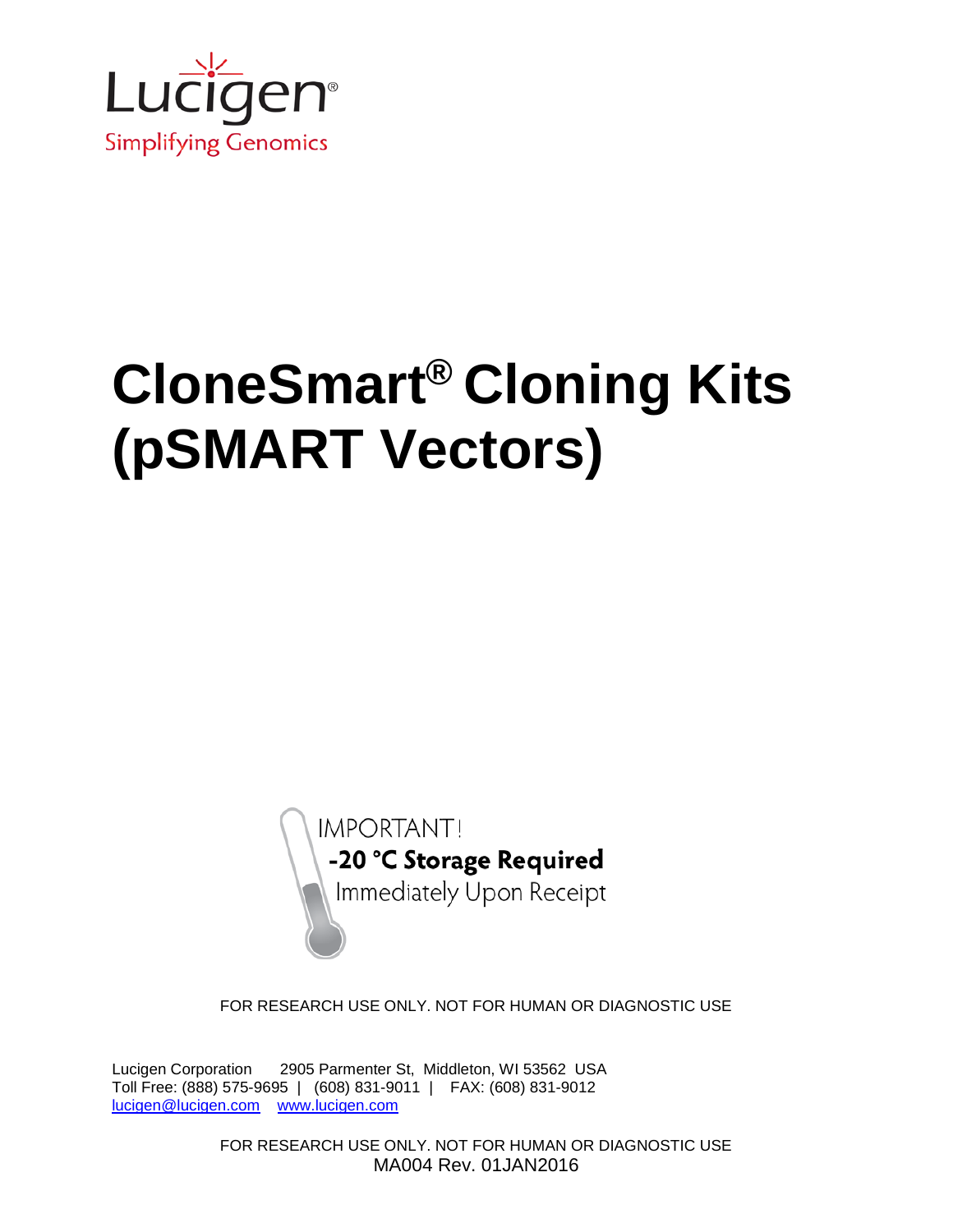## **Table of Contents**

| Notice of Limited Label License, Copyright, Patents, Warranties, Disclaimers and Trademarks 16 |  |
|------------------------------------------------------------------------------------------------|--|

## <span id="page-1-0"></span>**Technical Support**

Lucigen is dedicated to the success and satisfaction of our customers. Our products are tested to assure they perform as specified when used according to our recommendations. It is imperative that the reagents supplied by the user, especially the DNA targets to be cloned, are of the highest quality. Please follow the manual carefully and contact our technical service representatives if additional information is necessary. We encourage you to contact us with your comments regarding the performance of our products in your applications. Thank you.

Lucigen Technical Support

Email: [techserv@lucigen.com](mailto:techserv@lucigen.com)

Phone: (888) 575-9695

Product Guarantee: Lucigen guarantees that this product will perform as specified for one year from the date of shipment. Please avoid using reagents for greater than one year from receipt**.**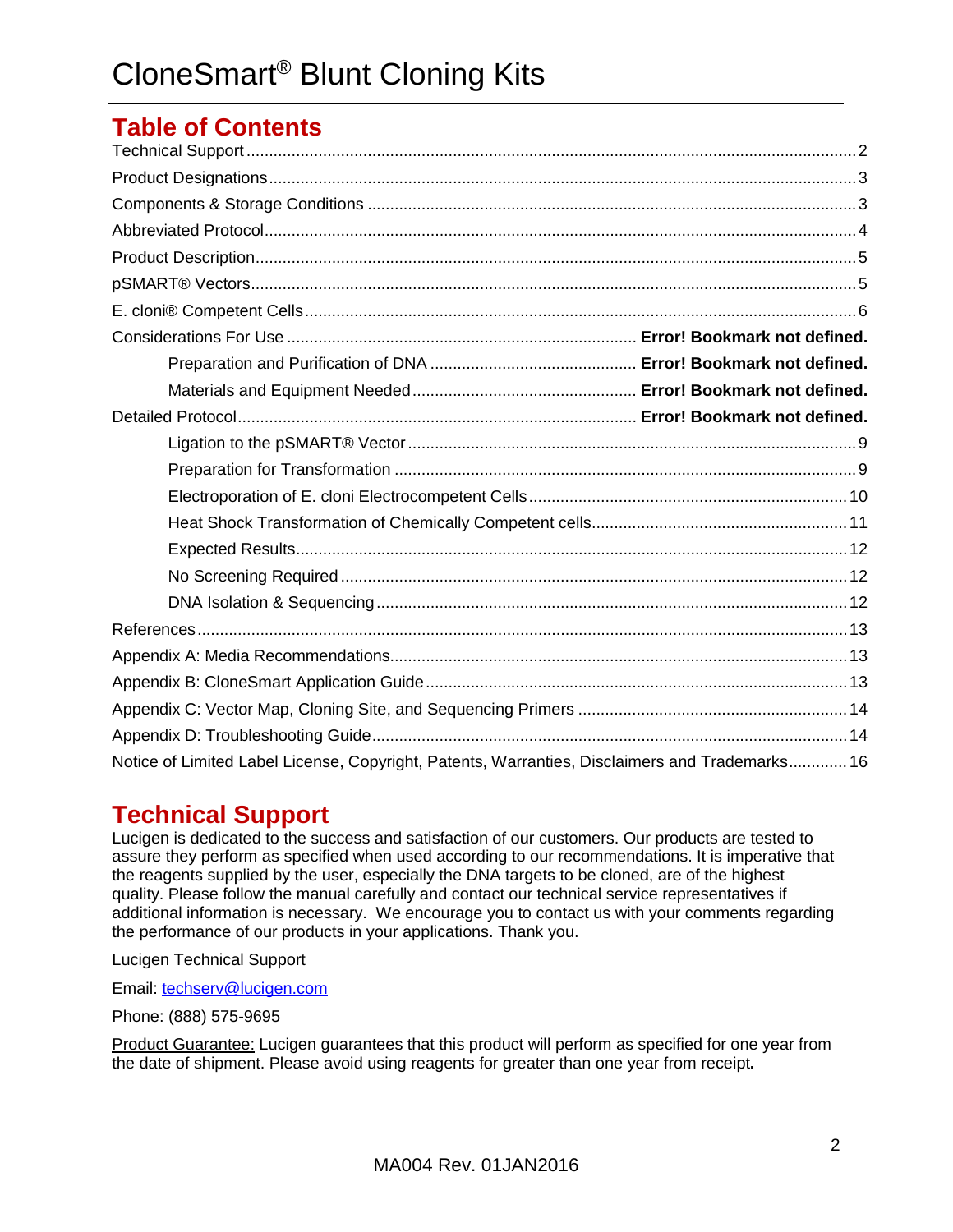## <span id="page-2-0"></span>**Product Designations**

Several versions of the CloneSmart Blunt Cloning Kit are available. The kits differ in number of reactions and version of pSMART**®** vector (high or low copy; kanamycin or ampicillin resistance). Please refer to Appendix B: Application Guide for more information and recommended uses of the Kits.

| Vector                   | 20 Reactions | 40 Reactions |
|--------------------------|--------------|--------------|
| pSMART-HCKan (High Copy) | 40704-2      | 40704-4      |
| pSMART-LCKan (Low Copy)  | 40821-2      | 40821-4      |
| pSMART-HCAmp (High Copy) | 40041-2      | 40041-4      |
| pSMART-LCAmp (Low Copy)  | 40300-2      | 40300-4      |

## <span id="page-2-1"></span>**Components & Storage Conditions**

The Ligation Components of the CloneSmart Kits should be stored at **-20 oC**.Additional CloneSmart Ligation Components and *E. cloni* Competent Cells may be purchased separately.

## **CloneSmart Cloning Kits must be stored at -20** °**C**



#### **CloneSmart Ligation Components**

|                                                             | <b>20 Reactions</b> | <b>40 Reactions</b>  |
|-------------------------------------------------------------|---------------------|----------------------|
| <b>4X CloneSmart Vector Premix</b>                          | $1 \times 50 \mu L$ | $2 \times 50 \mu L$  |
| Includes Buffer, ATP, and <b>one</b> type of ligation-ready |                     |                      |
| Vector:                                                     |                     |                      |
| pSMART-HCKan Premix<br>0r                                   |                     |                      |
| pSMART-LCKan Premix<br>- or                                 |                     |                      |
| pSMART-HCAmp Premix or                                      |                     |                      |
| pSMART-LCAmp Premix                                         |                     |                      |
| CloneSmart DNA Ligase (2 U/µL)                              | $24 \mu L$          | $2 \times 24$ µL     |
| Positive Control Insert DNA (500 ng/µL lambda Hincll)       | $5 \mu L$           | $2 \times 5 \mu L$   |
|                                                             |                     |                      |
| CloneSmart Sequencing Primers (200 reactions each)          |                     |                      |
| $SL1$ Primer $(3.2 \text{ pmol}/\mu L)$                     | $200 \mu L$         | $2 \times 200 \mu L$ |
| SR2 Primer (3.2 pmol/µL)                                    | $200 \mu L$         | $2 \times 200$ µL    |

**Competent cells are available separately from Lucigen [\(www. lucigen.com\)](http://www.lucigen.com/).**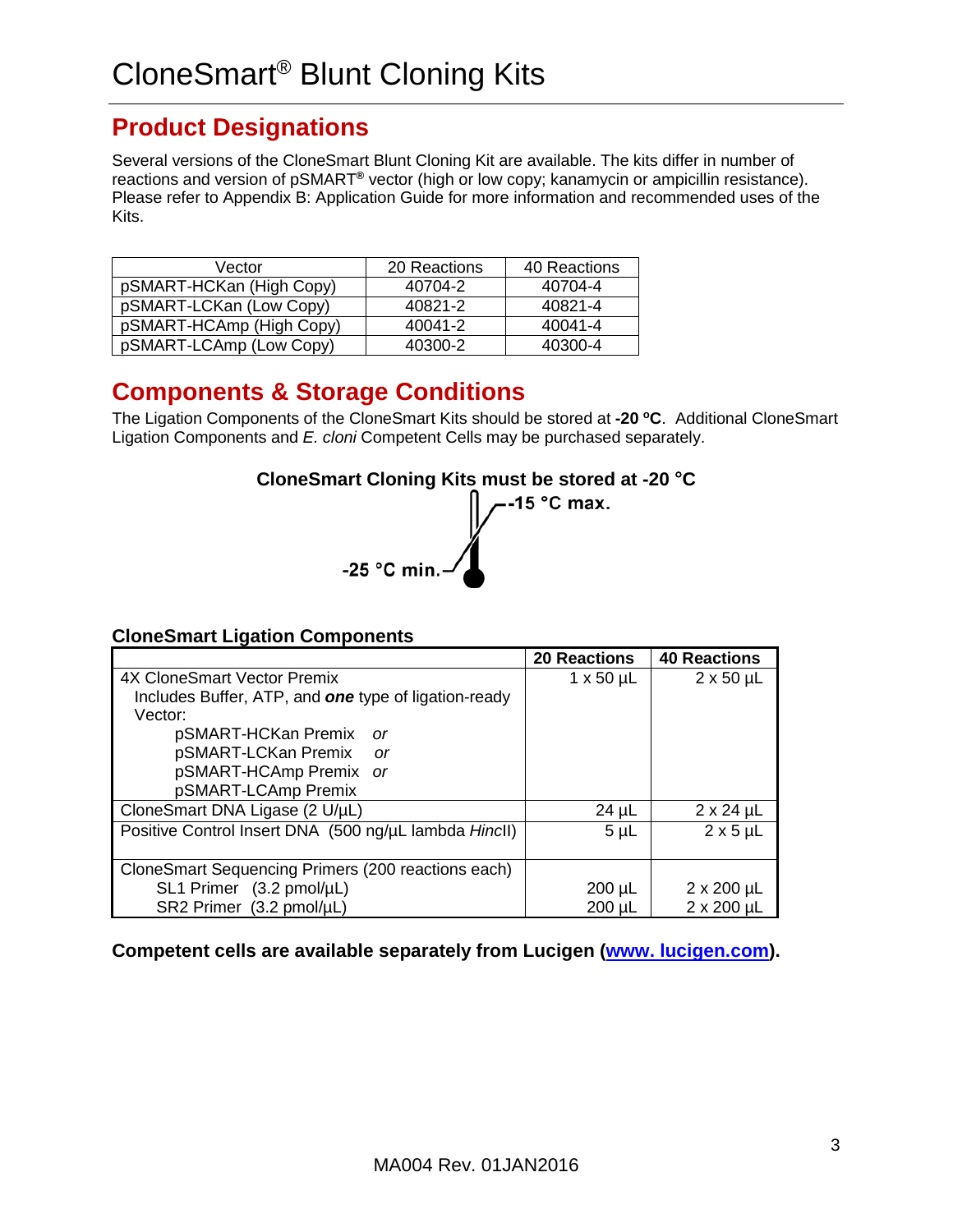## <span id="page-3-0"></span>**Abbreviated Protocol**

Please see page 9 for a Detailed Protocol.

#### **Insert DNA Preparation**

- 1. Generate target DNA fragments by shearing, restriction digestion, or PCR.
- 2. If necessary, repair the DNA ends to make them blunt, with 5' phosphate groups.
- 3. Heat denature the repair reaction for 10 minutes at 70 °C.
- 4. Purify DNA by phenol/chloroform extraction or gel electrophoresis. **Do NOT use 256, 302,**

#### **or 312 nm UV light to visualize the DNA.**

#### **Ligation**

- 1. Briefly centrifuge and gently mix the CloneSmart Vector Premix.
- 2. Combine the following components in a 1.5-mL tube. Add ligase last.

x  $\mu$ L Insert DNA (100-500 ng, 1 – 4 kb, blunt-ended, 5'-phosphorylated) y  $\mu$ L H<sub>2</sub>O

2.5 µL 4X CloneSmart Vector Premix (pSMART<sup>®</sup> vector, ligation buffer, ATP)

1.0 µL CloneSmart DNA Ligase (2 U/µL)

10.0 µL total reaction volume

3. Incubate 30 minutes at room temperature. (Incubate 2 hours for maximum number of clones.)

#### 4. **Incubate the ligation reaction 15 minutes at 70** °**C.**

- 5. Cool 15 seconds at room temperature and 15 seconds on ice.
- 6. Spin 1 minute at 12,000 rpm.

#### **Transformation (USE ONLY ELECTROCOMPETENT CELLS FOR ELECTROPORATION AND CHEMICALLY COMPETENT CELLS FOR HEAT SHOCK TRANSFORMATION!)**

1. Place Recovery Medium at room temperature.

2. Chill electroporation cuvettes, 1.5 mL microfuge tubes, and sterile culture tubes on ice.

3. Thaw *E. cloni* Electrocompetent Cells or Chemically Competent Cells on wet ice. Pipet 25 µL of Electrocompetent cells into a pre-chilled 1.5 mL tube on ice or 40 µL Chemically Competent cells into a pre-chilled 17 mm x 100 mm culture tube on ice.

4. Add 1 µL of heat-treated ligation reaction to an aliquot of chilled cells on ice.

| Electroporation                        | <b>Heat Shock Transformation</b>      |
|----------------------------------------|---------------------------------------|
| 5. Pipet 25 µL of the cell/DNA mixture | 5. Incubate 30 minutes on ice.        |
| to a chilled electroporation cuvette.  | 6. Incubate 45 seconds at 42 °C; then |
| 6. Electroporate. Immediately add      | 2 minutes on ice. Add 960 µL of room  |
| 975 µL of room temperature Recovery    | temperature Recovery Medium to the    |
| Medium. Place in culture tube.         | culture tube.                         |

7. Shake at 250 rpm for 1 hour at 37 °C.

8. Spread up to 100 µL per plate on bacterial medium agar plates containing the appropriate antibiotic. Incubate overnight at 37 °C.

#### **Colony Growth**

1. Pick colonies at random and grow in rich (e.g., LB) medium containing the appropriate antibiotic.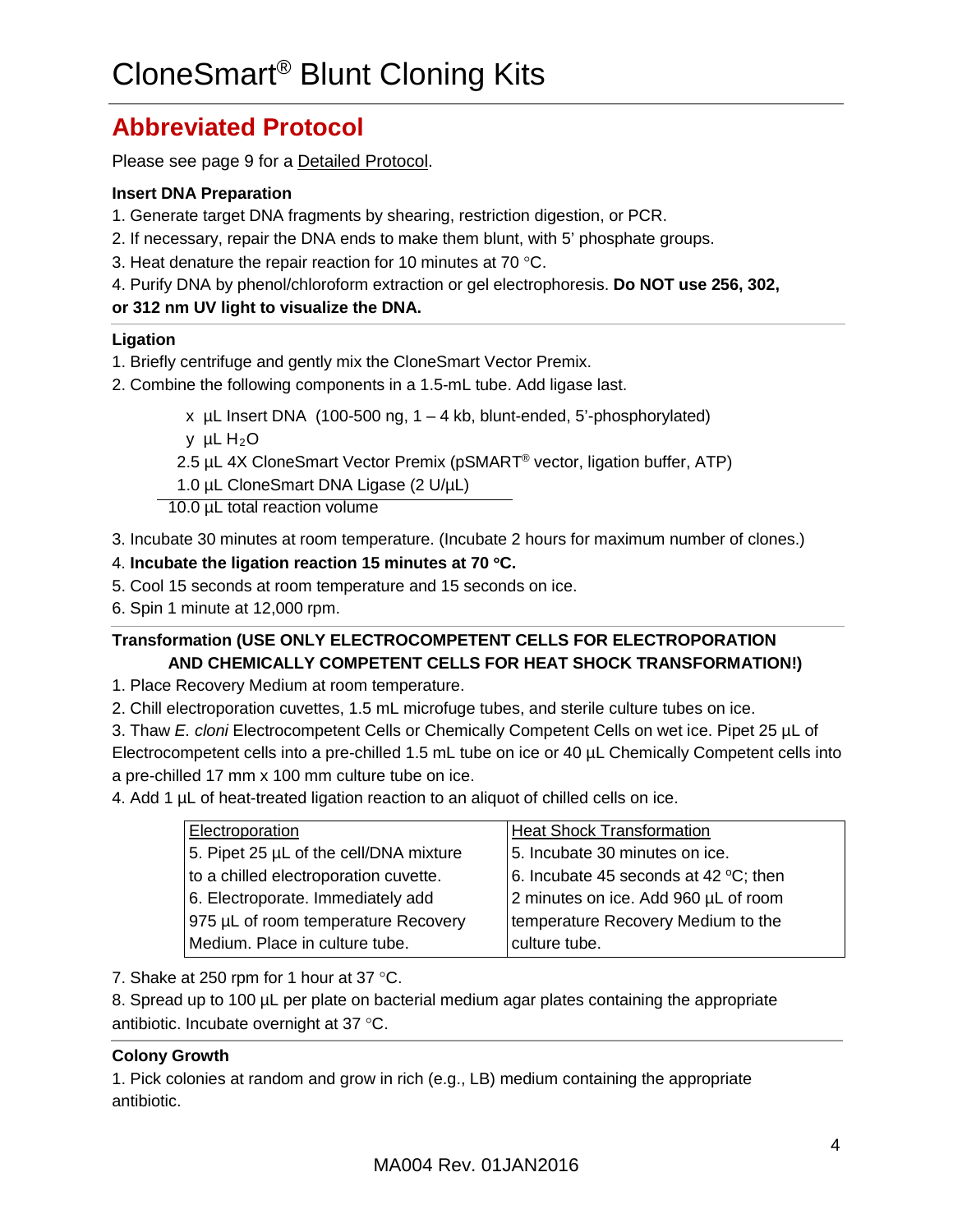## <span id="page-4-0"></span>**Product Description**

Lucigen's CloneSmart kits are ideal for constructing shotgun libraries, for general purpose cloning, or for cloning blunt PCR products, especially when amounts of target DNA are limited. The CloneSmart Blunt Cloning Kits are convenient to use, containing pre-cut, dephosphorylated pSMART cloning vector premixed with buffer and ATP, as well as ligase, sequencing primers, and DNA controls. Competent cells are available separately.

Lucigen's CloneSmart transcription-free cloning technology (U.S. Pat. 6, 709, 861) is designed to eliminate cloning bias and maximize cloning efficiency. The ultra-low background of empty vector (< 0.5%) eliminates the need to screen for recombinants and enables library construction from nanogram amounts of DNA.



**Figure 1. pSMART vectors.** Ori, origin of replication; Amp, ampicillin resistance gene; Kan, Kanamycin resistance gene; ROP, Repressor of primer (lowers plasmid copy number). Approximate positions of sequencing primers and transcription terminators (T) are indicated.

## <span id="page-4-1"></span>**pSMART® Vectors**

All pSMART vectors are supplied pre-cut with blunt, dephosphorylated ends (Figure 1). The unique design of these vectors eliminates transcription into and out of the insert DNA, reducing cloning bias. Strong promoters driving indicator genes or negative selection genes (*lac*Zα or *ccd*B) can cause plasmid instability with their strong secondary structure, and by transcription of toxic inserts. pSMART vectors do not contain a promoter or indicator gene, so transcription across the insert is avoided. Strong transcription terminators flank the insert cloning site to eliminate fortuitous transcription from cloned inserts.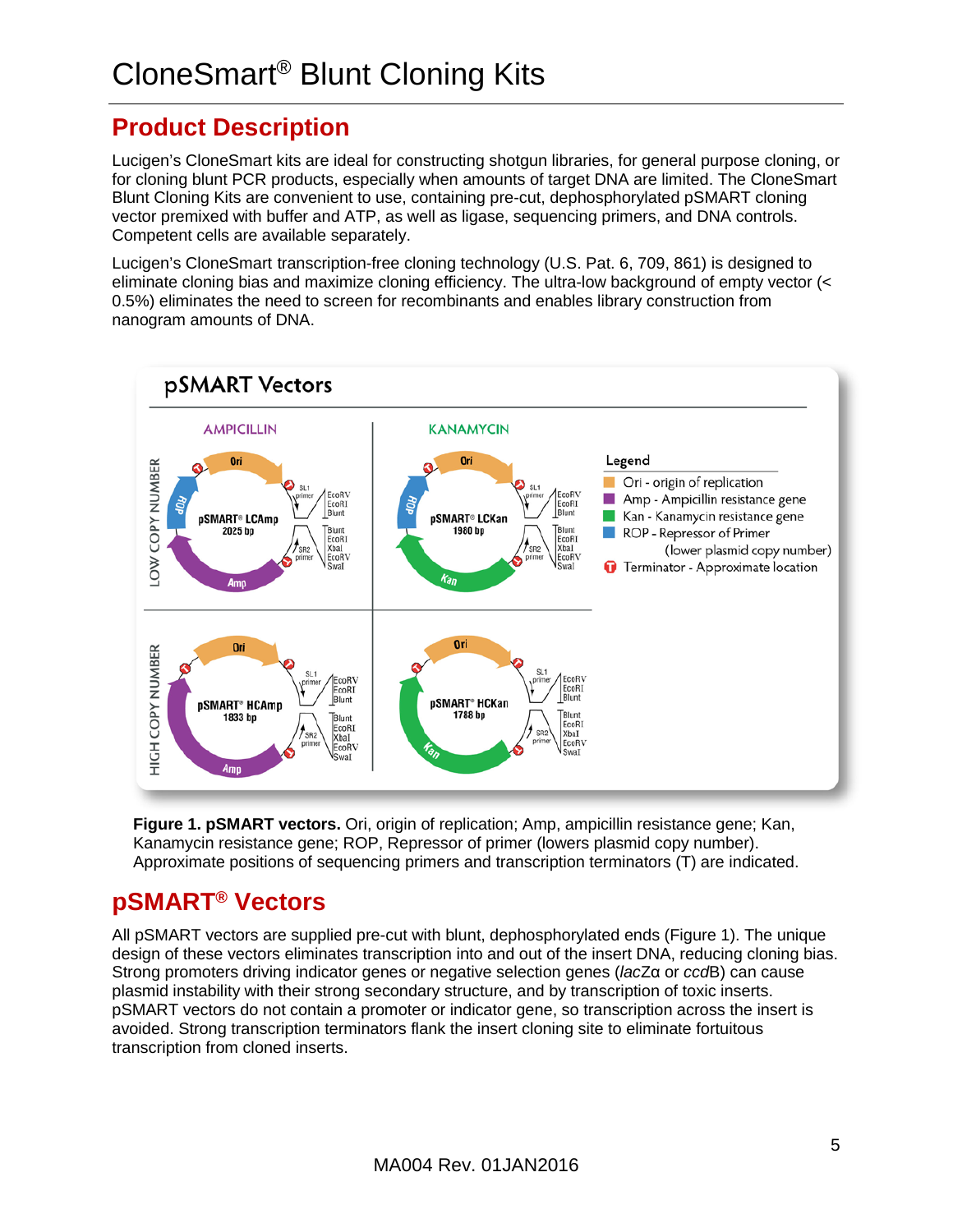# CloneSmart® Blunt Cloning Kits

The copy number of the pSMART-HCKan and -HCAmp vectors is similar to that of pUC plasmids (~300 copies/cell) and that of the pSMART-LCKan and -LCAmp vectors is similar to pBR322 (~20 copies/cell). The low copy versions contain ROP, which inhibits plasmid replication.

The pSMART vectors contain kanamycin or ampicillin resistance. Ampicillin-resistant pSMART vectors have been designed to reduce the growth of satellite colonies, which complicate colony picking and can contaminate cultures. Satellite colonies are eliminated with the kanamycin-resistant pSMART vectors.

pSMART transformants do not require screening to avoid colonies containing empty vector. The pSMART**®** vectors produce 99.5% recombinant clones in typical experiments. Vectors utilizing *lac*Zα blue/white screening can generate blue colonies and ambiguous "light blue" colonies, both of which may contain inserts but are often discarded. The DNA contained in such clones is lost, leading to gaps in sequence assemblies. The high efficiency of CloneSmart technology eliminates the need for XGAL/IPTG and removes the uncertainty of false negatives/false positives.

The GenBank accession numbers for the vectors are as follows: pSMART-HC, AF399742; pSMART-LC, AY090111; pSMART-HCKan, AF532107; and pSMART-LCKan, AF532106.

## <span id="page-5-0"></span>*E. cloni®* **Competent Cells**

**Competent cells are available separately from Lucigen [\(www. lucigen.com\)](http://www.lucigen.com/).**

For maximum cloning efficiency, we strongly recommend the use of Lucigen's *E. cloni ®* 10G ELITE or 10G SUPREME Electrocompetent Cells. For less demanding applications, *E. cloni* Chemically Competent cells may be used. The number of clones will decrease in proportion to the competency of the cells.

*E. cloni* 10G Competent Cells are optimized for high efficiency transformation. They are ideal for cloning and propagation of BAC, cosmid, or plasmid clones. They give high yield and high quality plasmid DNA due to the *rec*A1 and endA1 mutations, and are phage T1-resistant (*ton*A mutation). *E. cloni* 10G strains contain the inactive *mcr* and *mrr* mutations, allowing methylated genomic DNA that has been isolated directly from mammalian or plant cells to be cloned without deletions or rearrangements. The *rps*L mutation confers resistance to streptomycin.

| <b>Cell Preparation</b>                     | <b>24 Reactions</b> |                  | <b>Transformation</b>       |  |
|---------------------------------------------|---------------------|------------------|-----------------------------|--|
|                                             | SOLO <sup>*</sup>   | DUO <sup>*</sup> | <b>Efficiency</b>           |  |
| E. cloni 10G SUPREME Electrocompetent Cells | 60081-2             | 60080-2          | $> 4 \times 10^{10}$ cfu/ug |  |
| E. cloni 10G ELITE Electrocompetent Cells** | 60051-2             | 60052-2          | $> 2 \times 10^{10}$ cfu/ug |  |
| E. cloni 10G Chemically Competent Cells     | 60106-2             | 60107-2          | $> 1 \times 10^9$ cfu/ug    |  |

\*SOLO and DUO formats contain 1 or 2 transformations per vial.

\*\*E. cloni 10G ELITES are also available in 150 µL aliquots (SixPacks), sufficient for six transformation reactions of 25 µL each.

**Genotype of** *E. cloni* **10G:** F- mcrA Δ(mrr-hsdRMS-mcrBC) endA1 recA1 Φ80dlacZΔM15 ΔlacX74 araD139 Δ(ara,leu)7697galU galK rpsL nupG λ- tonA (StrR)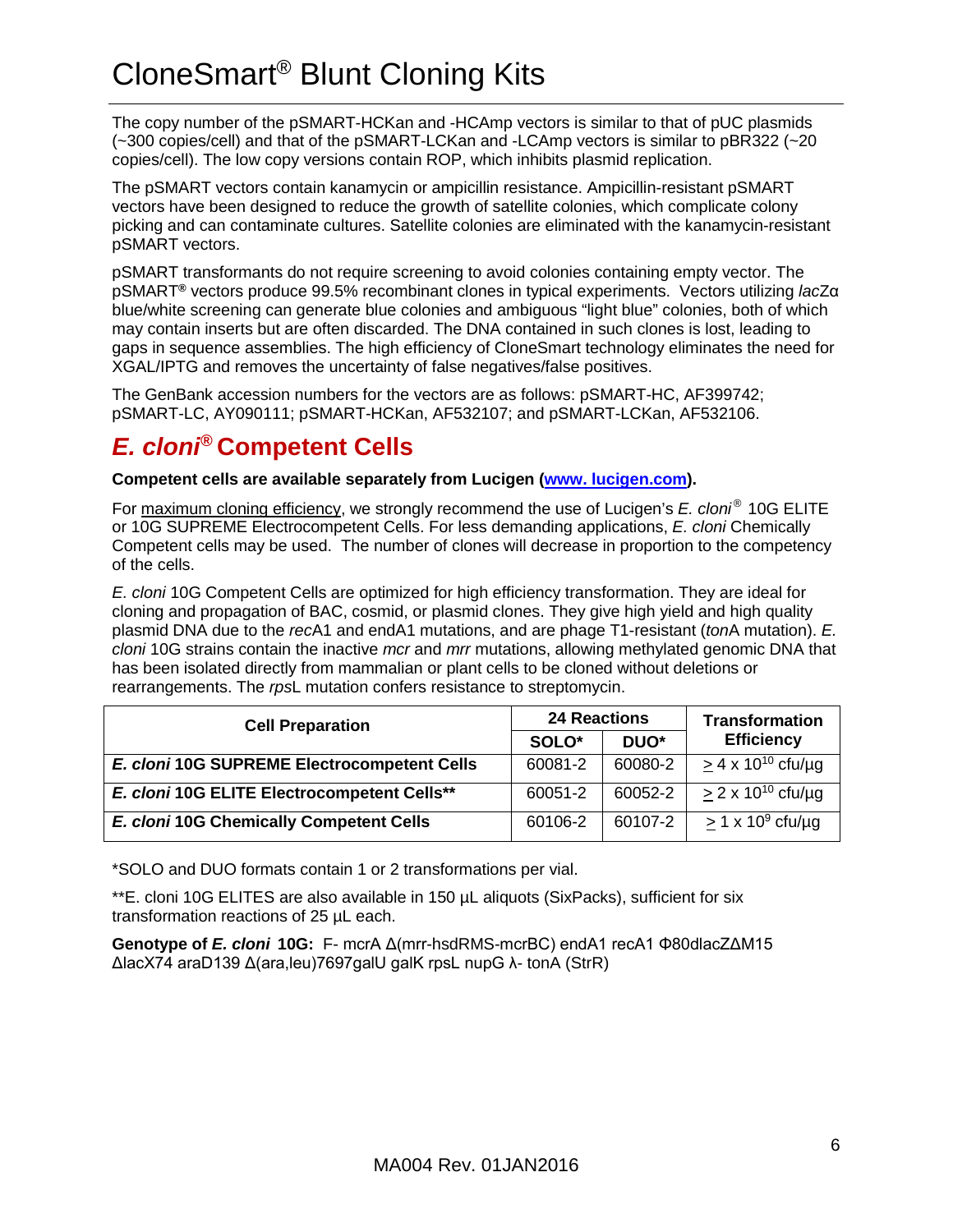## <span id="page-6-0"></span>**Considerations For Use**

Please read the entire manual and prepare the necessary equipment and materials before starting.

#### **Preparation and Purification of Insert DNA**

pSMART® Blunt Vectors require a blunt-ended DNA insert with 5' phosphate groups.

#### **PCR Products**

PCR products with 3' single base overhangs can be treated with Lucigen's DNATerminator® End Repair Kit to generate blunt phosphorylated ends. Alternatively, phosphorylated PCR primers and a proofreading thermostable polymerase can be used to generate blunt phosphorylated DNA. PCR primers may be synthesized with 5' terminal phosphate groups or treated with T4 polynucleotide kinase prior to PCR.

PCR products with blunt, phosphorylated ends and DNA fragments created by digestion with bluntcutting restriction enzymes (e.g., *Eco*RV or *Hin*cII) can be used with the CloneSmart Blunt Cloning Kits without further processing.

#### **Generation of Sheared DNA Fragments**

For shotgun library construction, blunt phosphorylated DNA is typically generated by randomly shearing the DNA followed by end repair to generate blunt ends, and a final fractionation step to size-select the fragments. Lucigen recommends the following methods to generate DNA fragments.

| <b>Desired</b>       | <b>Recommended Method</b> | <b>Recommended</b> | <b>Manufacturer</b> |
|----------------------|---------------------------|--------------------|---------------------|
| <b>Fragment Size</b> |                           | <b>Instrument</b>  |                     |
| 2kb-50kb             | <b>Physical Shearing</b>  | Megaruptor         | Diagenode           |
| 50-5000bp            | Sonication                | Covaris            | Covaris             |
| 50-1000bp            | Sonication                | <b>Bioruptor</b>   | Diagenode           |

Mechanical methods of DNA fragmentation recommended in the table above are preferred over enzymatic methods, as they are more random and reduce the bias of sequencing projects (1).However, mechanical fragmentation results in a heterogeneous mix of blunt and 3'- and 5' overhanging ends that may not ligate efficiently. Successful library construction requires end repair to convert these ragged ends to blunt ends.

#### **End Repair**

For repairing mechanically sheared DNA, we recommend using Lucigen's [DNATerminator®](http://www.lucigen.com/DNATerminator-End-Repair-Kit/) End [Repair Kit.](http://www.lucigen.com/DNATerminator-End-Repair-Kit/) The DNATerminator End Repair Kit also efficiently removes 3' or 5' overhanging ends created by restriction digestion.

Note that genomic DNA fragments must be relatively free of RNA before end repair. Large amounts of contaminating RNA will severely impair the efficiency of the end repair reaction, resulting in DNA with poor cloning capability. We recommend RNAse I (an exonuclease that breaks RNA down into nucleosides) to remove residual RNA associated with DNA purification protocols. RNAse A (a site specific endonuclease) will not sufficiently degrade the RNA and is not recommended.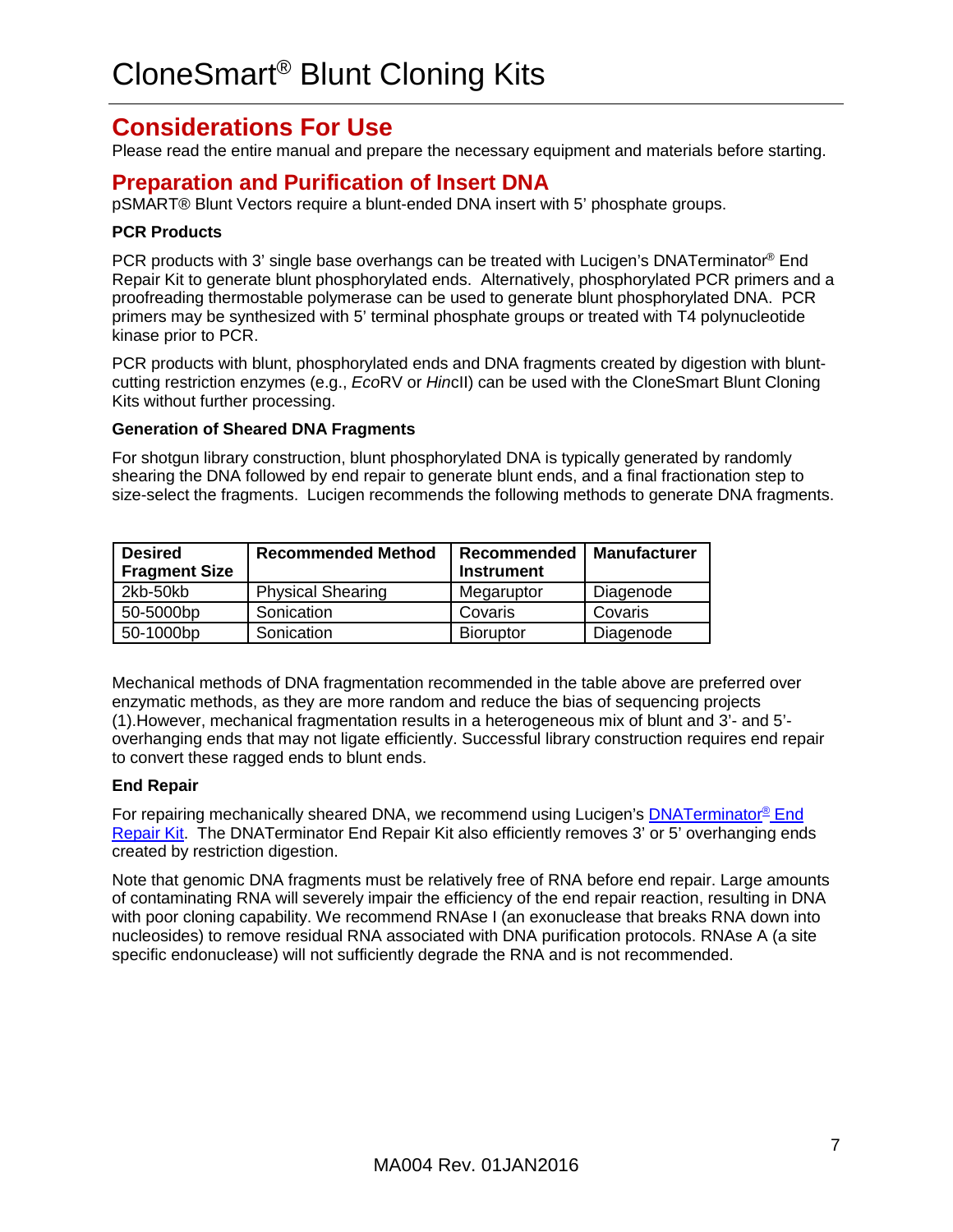#### **Purification and Size Fractionation of DNA**

**DNA must be purified from restriction or repair enzymes before ligation to pSMART vectors.**  If end repaired or kinased fragments are subsequently fractionated by gel electrophoresis, no further purification is necessary. After electrophoresis, DNA may be isolated using your method of choice.

If the DNA is *not* size fractionated, it must be purified by phenol/chloroform extraction or binding to a purification column. Heat denaturation is NOT sufficient to inactivate the enzymes. Failure to completely remove residual enzymes may lead to inefficient ligation or high background of nonrecombinant clones.

#### **Avoid exposing the DNA to short wave UV radiation**

Exposure to short wavelength ultraviolet light (e.g., 254, 302, or 312 nm) can reduce cloning efficiencies by several orders of magnitude (Figure 2).



**Figure 2. Relative cloning efficiency of pUC19 after exposure to short or long wavelength UV light**. Intact pUC19 DNA was transformed after no UV exposure ("No UV") or exposure to 302 nm UV light for 30, 60, or 90 seconds ("30 s 302 nm, 60s 302 nm,120 s 302 nm") or to 360 nm UV light for 120 seconds ("120 s 360 nm"). Cloning efficiencies were calculated relative to unirradiated pUC19 DNA.

Use a long wavelength (e.g., 360 nm) low intensity UV lamp and short exposure times when isolating DNA fragments from agarose gels. Alternatively, fluorescent DNA stains with optimum illumination wavelengths outside the UV range can be used for DNA visualization.

## **Materials and Equipment Needed**

Please read the entire manual and prepare the necessary equipment and materials before starting. Following ligation, the following items are required for transformation:

- **Chemically or electrically competent** *E. coli* (see recommendations on page 6).
- Electroporation apparatus and 0.1 cm cuvettes (for electrocompetent cells). Successful results are obtained with cuvettes from BTX (Model 610) or BioRad (Cat. #165-2089). Users have reported difficulties using *E. cloni* cells with Invitrogen cuvettes (Cat. # 65-0030).
- Water bath at 42 °C (for chemically competent cells).
- Wet ice.
- Sterile 17 x 100 mm culture tubes.
- Bacterial medium agar plates containing ampicillin or kanamycin.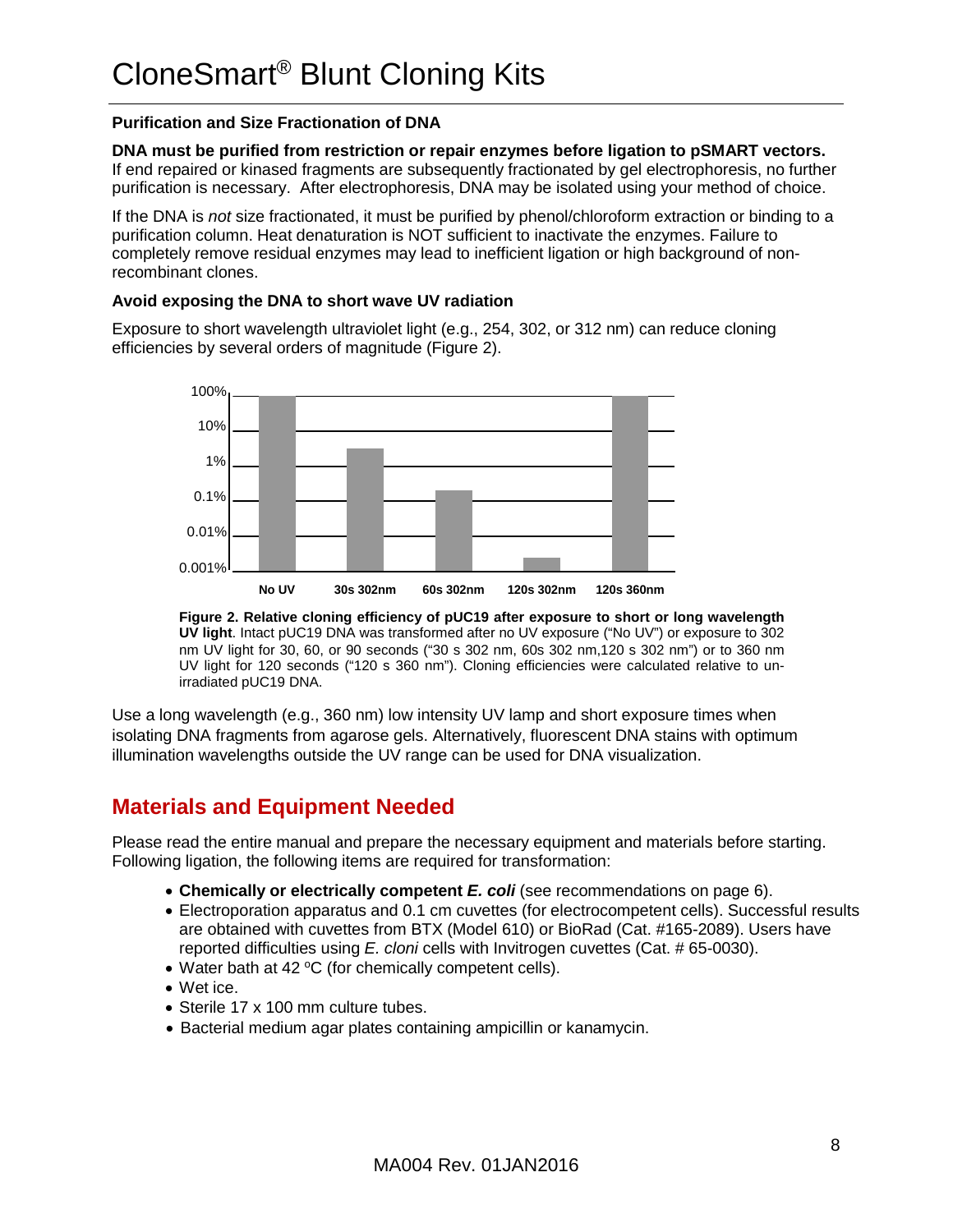## **Detailed Protocol**

An [Abbreviated Protocol](#page-3-0) for experienced users can be found on page 4.

### <span id="page-8-0"></span>**Ligation to the pSMART® Vector**

For library construction, we recommend using 300-500 ng of insert DNA in the size range of 1000 to 4000 bp. For cloning a single DNA species, 100-200 ng of insert is sufficient. Successful cloning can be achieved routinely with less than 100 ng of insert, but use of low amounts of insert will result in significantly fewer transformants.

- 1. Briefly centrifuge the CloneSmart Vector Premix before use. Mix by gently pipeting up and down several times.
- 2. Combine in a 1.5 mL Eppendorf tube or 0.2 mL PCR tube, in the following order:
	- x µL Insert DNA (100-500 ng, blunt-ended, 5'-phosphorylated)
	- y  $\mu$ L H<sub>2</sub>O
	- 2.5 µL 4X CloneSmart Vector Premix (pSMART vector, ATP, buffer) 1 µL CloneSmart DNA Ligase (2 U/ µ L) 10.0 µL total reaction volume
- 1. Mix by gently pipeting up and down. Incubate at room temperature (21-25  $\degree$ C) for 30 minutes. To obtain the maximum number of clones, ligation time can be extended to 2 hours. Optional control reactions include the following:

| <b>Positive Control Insert DNA</b>                    | Use 1 µL (500 ng) of the supplied Positive |
|-------------------------------------------------------|--------------------------------------------|
| (to determine ligation and transformation efficiency) | Control DNA (Hincll-digested lambda DNA)   |
| Vector Background                                     | Omit Insert DNA in the above reaction      |
| (to determine background of empty vector)             |                                            |

## <span id="page-8-1"></span>**Preparation for Transformation**

#### *ESSENTIAL:* **The ligation reaction must be heat inactivated!**

- 1. Incubate ligation reaction at 70°C for 15 minutes.
- 2. Cool to room temperature for 15 seconds, then cool to 4°C on ice for 15 seconds.
- 3. Centrifuge briefly to collect the mixture at the bottom of the tube and proceed to transformation.

#### <span id="page-8-2"></span>**The following protocols are provided for transformation of Lucigen** *E. cloni* **Competent Cells.**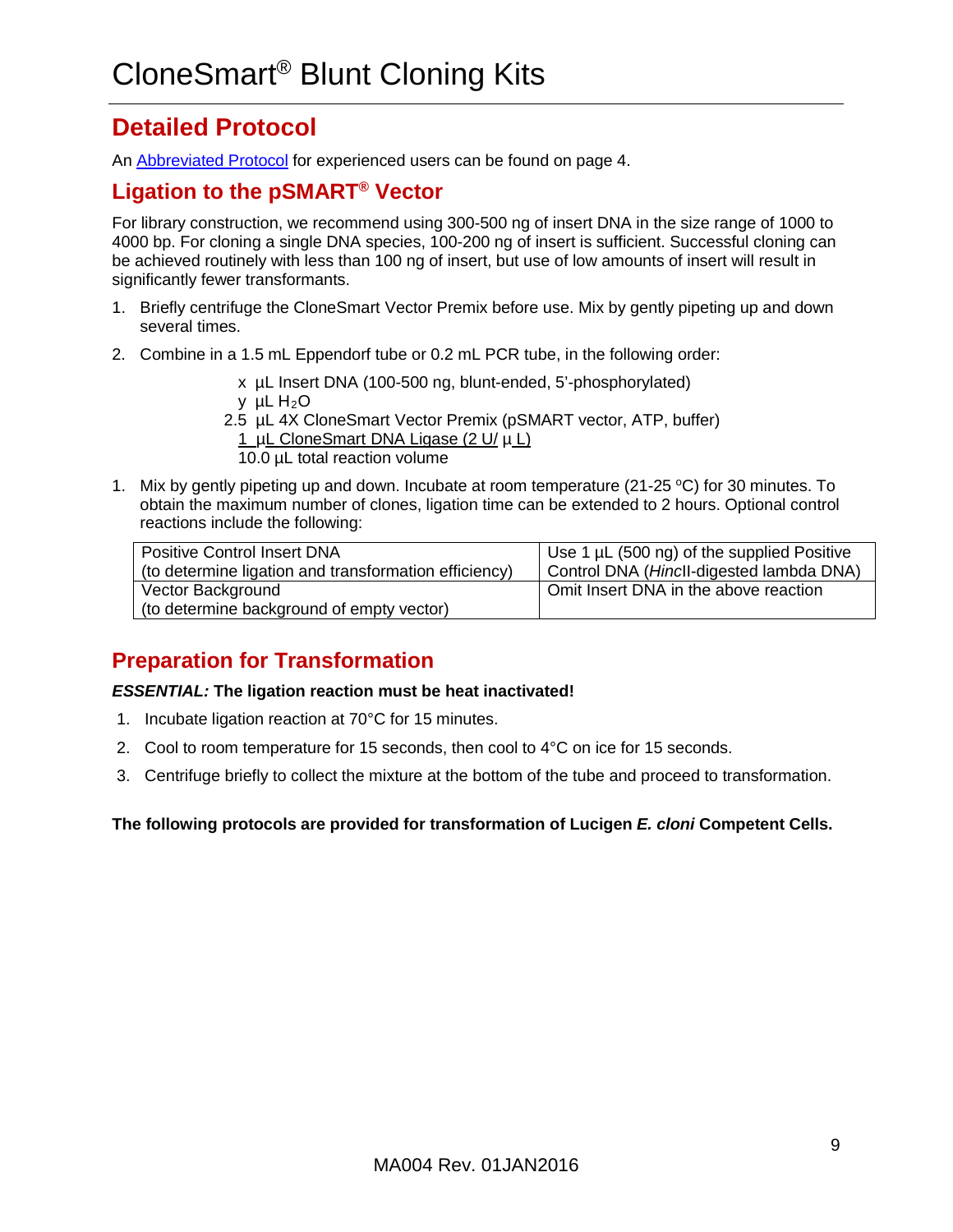## **Electroporation of** *E. cloni* **Electrocompetent Cells**

#### **Competent cells are available separately from Lucigen [\(www.lucigen.com\)](http://www.lucigen.com/).**

Transformation is carried out in a 0.1 cm gap cuvette. Typical time constants are 3.5 to 4.5 msec. Optimal settings for electroporation are listed in the table below.

| <b>Optimal Setting</b> | <b>Alternate Settings</b><br>(~20-50% lower efficiencies) |
|------------------------|-----------------------------------------------------------|
| 1.0 mm cuvette         | 1.0 mm cuvette                                            |
| $10 \mu F$             | $25 \mu F$                                                |
| 600 Ohms               | 200 Ohms                                                  |
| 1800 Volts             | 1400 - 2000 Volts                                         |

Suggested Electroporation Systems:

Bio-Rad Micro Pulser #165-2100; Bio-Rad E. coli Pulser #165-2102; Bio-Rad Gene Pulser II #165-2105; BTX ECM630 Electroporation System; Eppendorf Model 2510.

Suggested Electroporation Cuvettes:

BTX (Model 610) or BioRad (Cat. #165-2089)

To ensure successful transformation, the following precautions must be taken:

#### *ESSENTIAL:* **the ligation reaction must be inactivated at 70** °**C for 15 minutes!**

- $\checkmark$  Microcentrifuge tubes and electroporation cuvettes must be thoroughly pre-chilled on ice.
- The cells must be completely thawed **on ice** before use.
- $\checkmark$  Recovery Medium should be used after electroporation. Use of SOC or other media may decrease transformation efficiency.

#### **Transformation Protocol (Electrocompetent cells)**

- 1. Prepare at room temperature:
	- 17 mm x 100 mm sterile culture tubes (one tube for each transformation)
	- Recovery Medium
- 2. Prepare on wet ice:
	- Electroporation cuvettes with 0.1 cm gap (1 cuvette for each transformation)
	- Microcentrifuge tubes on ice (one tube for each transformation)
- 3. Remove *E. cloni* cells from the -80 °C freezer and place on wet ice until they thaw **completely** (10-20 minutes).
- 4. When cells are thawed, mix them by tapping gently. Add 25 µL of *E. cloni ®* cells to the chilled microcentrifuge tube on ice.
- 5. Add 1 µL of the **heat-inactivated** CloneSmart Ligation reaction to the 25 µL of cells on ice. Stir briefly with pipet tip; **do not** pipet up and down to mix, which can introduce air bubbles and warm the cells. Use of more than  $2 \mu L$  of ligation mix may cause electrical arcing during electroporation.

For transformation control, use 1 µL (10 pg) of supercoiled pUC19 DNA.

6. Carefully pipet 25 µL of the cell/DNA mixture into a chilled electroporation cuvette without introducing bubbles. Quickly flick the cuvette downward with your wrist to deposit the cells across the bottom of the well. Electroporate according to the conditions recommended above.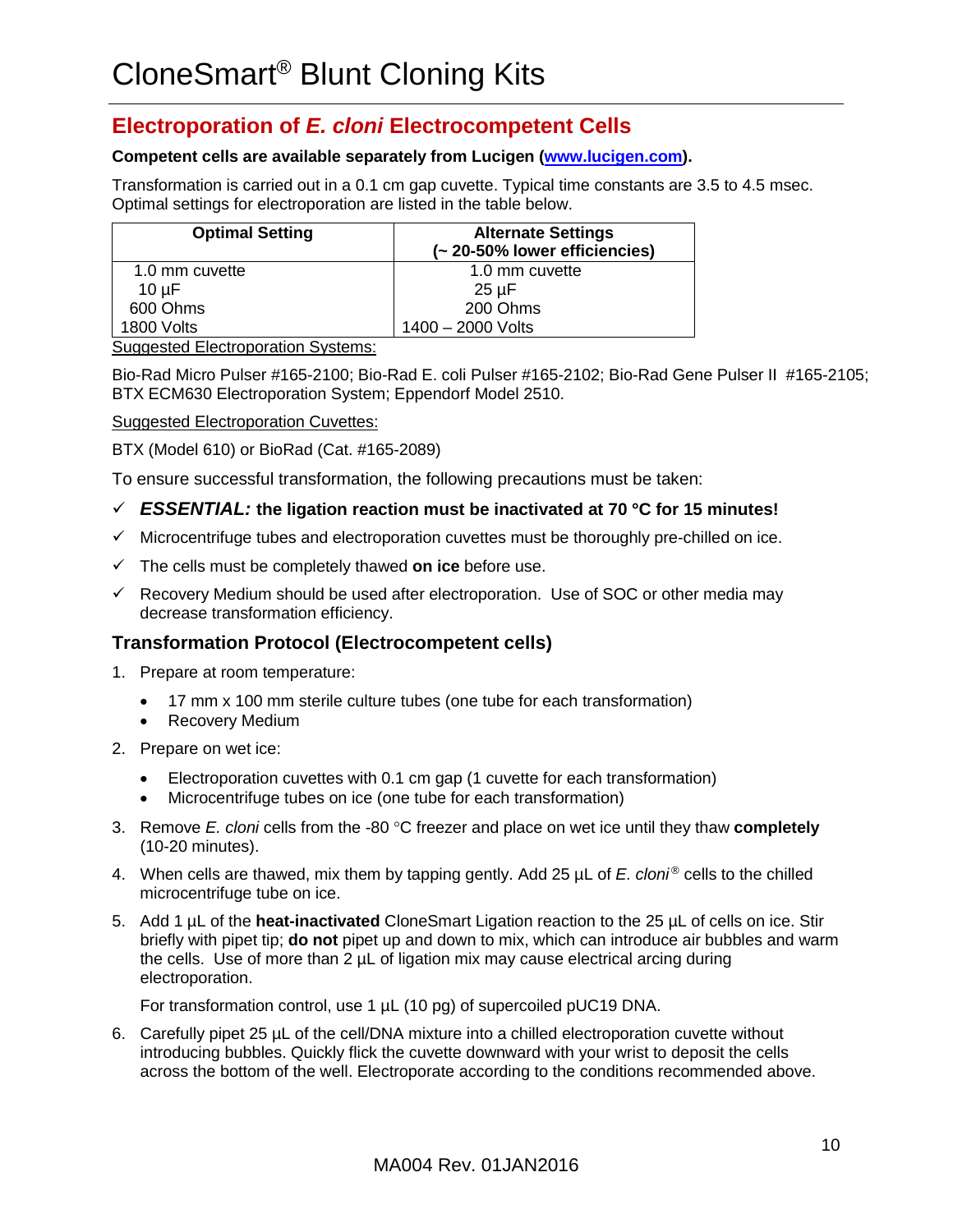# CloneSmart® Blunt Cloning Kits

- 7. Within 10 seconds of the pulse, add 975 µL of Recovery Medium to the cuvette and pipet up and down three times to resuspend the cells. Transfer the cells and Recovery Medium to a culture tube.
- 8. Place the tube in a shaking incubator at 250 rpm for 1 hour at 37 °C.
- 9. Spread up to 100 µL of transformed cells on bacterial medium agar plates containing the appropriate antibiotic.

#### **Note: When transforming pUC19 control, plate cells on agar containing ampicillin.**

- 10. Incubate the plates overnight at 37 °C.
- 11. Transformed clones can be further grown in any rich culture medium (e.g., LB).

### <span id="page-10-0"></span>**Heat Shock Transformation of Chemically Competent cells**

#### **Competent cells are available separately from Lucigen [\(www.lucigen.com\)](http://www.lucigen.com/).**

To ensure successful transformation, the following precautions must be taken:

- *ESSENTIAL:* **the ligation reaction must be heat inactivated at 70** °**C for 15 minutes!**
- $\checkmark$  Microcentrifuge tubes must be thoroughly pre-chilled on ice before use.
- The cells must be completely thawed **on ice** before use.
- $\checkmark$  Recovery Medium should be used after electroporation. Use of SOC or other media may decrease transformation efficiency.

#### **Transformation Protocol (Chemically Competent cells)**

- 1. Chill 17 mm x 100 mm sterile culture tubes on ice (one tube for each transformation reaction).
- 2. Remove *E. cloni* cells from the -80 °C freezer and place on wet ice until they thaw **completely** (10-20 minutes).
- 3. Add 40 µL of *E. cloni* cells to the chilled culture tube.
- 4. Add 1 µL of the heat-inactivated CloneSmart Ligation reaction to the 40 µL of cells on ice. Stir briefly with pipet tip; **do not** pipet up and down to mix, which can introduce air bubbles and warm the cells.

For transformation control, use 1  $\mu$ L (10 pg) of supercoiled pUC19 DNA.

- 5. Incubate on ice for 30 minutes.
- 6. Heat shock cells by placing them in a 42  $\degree$ C water bath for 45 seconds.
- 7. Return the cells to ice for 2 minutes.
- 8. Add 960 µL of room temperature Recovery Medium to the cells in the culture tube.
- 9. Place the tubes in a shaking incubator at 250 rpm for 1 hour at 37  $^{\circ}$ C.
- 10. Plate up to 100 µL of transformed cells on bacterial medium agar plates containing the appropriate antibiotic.

#### **Note: When transforming pUC19 control, plate cells on agar containing ampicillin.**

- 11. Incubate the plates overnight at 37 °C.
- 12. Transformed clones can be further grown in any rich culture medium (e.g., LB).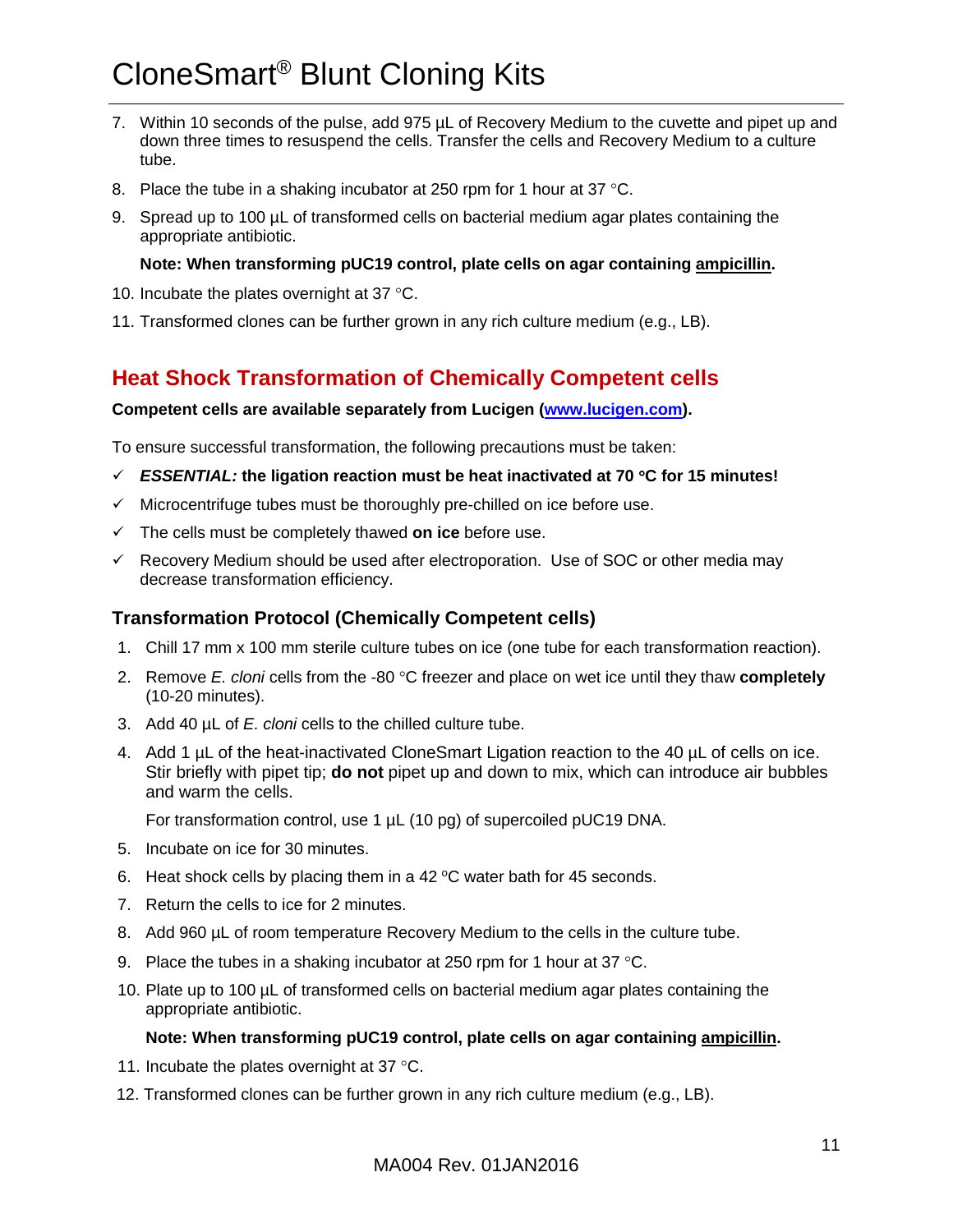## <span id="page-11-0"></span>**Expected Results**

The results presented below are expected when cloning 500 ng of intact, purified DNA fragments, with blunt ends and 5' phosphate groups, into Lucigen's *E. cloni* 10G ELITE Electrocompetent Cells (transformation efficiency  $> 2 \times 10^{10}$  cfu/µg pUC19 DNA).

#### **Plating Transformed Cells**

|                            | <b>Reaction Plate</b>                                                       | uL /Plate    |
|----------------------------|-----------------------------------------------------------------------------|--------------|
| <b>Experimental Insert</b> | (500 ng per ligation)                                                       | 5, 20, & 100 |
| Lambda Hincll Insert       | (Positive Control)                                                          |              |
| No-Insert Control          | (Vector Background)                                                         | 50           |
|                            | Supercoiled pUC19 Transformation Control Plasmid (10 pg, Amp <sup>R</sup> ) | つ*           |

\*Dilute 2 µL of transformed cells into 90 µl of medium.

The number of recombinant clones is typically 1000-fold greater than the background of self-ligated pSMART vector. The background number of empty pSMART vectors is less than 0.1% and is constant (< 25 colonies per 50 µL of cells plated) unless a contaminating kinase is present.

Use of too little insert DNA, insert DNA with improperly repaired ends, or modified DNA that is not repairable yields significantly lower cloning efficiencies. Cloning AT-rich DNA and other recalcitrant sequences may also lead to fewer colonies. With relatively few recombinant clones, the number of empty vector colonies becomes noticeable. For example, if the Experimental Insert ligation reaction produces only 250 colonies, then 25 colonies obtained from the No-Insert Control ligation represents a background of 10%.

Use of competent cells with a transformation efficiency of less than 1  $\times$  10<sup>9</sup> will severely compromise the desired results, yielding less than 10% of the number of cfus listed below.

**Expected Efficiencies with Lucigen's** *E. cloni* **10G ELITE Electrocompetent Cells**

| <b>Reaction</b>                           | <b>CFU/Plate</b> | <b>Efficiency</b>                        |
|-------------------------------------------|------------------|------------------------------------------|
| pSmart-HC plus 500 ng lambda/HcII Insert  | > 200            | $> 99.9\%$ inserts                       |
| pSmart-LC plus 500 ng lambda/Hcll Insert  | > 50             | $> 99.9\%$ inserts                       |
| No-Insert Control (Vector Background)     | < 25             | $\approx$ 0.1% background                |
| pUC19 Supercoiled Plasmid Control (10 pg) | $>200**$         | $\sqrt{2 \times 10^{10}}$ cfu/µg plasmid |

\*\* 2  $\mu$ L of transformed cells from the supercoiled pUC19 reaction (diluted into 90  $\mu$ L of medium) should yield > 200 colonies, or > 1 x 10<sup>10</sup> colonies per µg plasmid.

## <span id="page-11-1"></span>**No Screening Required**

For most applications, no additional screening for recombinant colonies is required, as the CloneSmart system typically delivers >99.9% recombinant clones. Because the background is extremely low, colonies can usually be picked at random for growth and plasmid purification. However, some insert DNAs (e.g., those that are large or have unusual base composition) may produce very few colonies, in which case screening by insert size may be necessary to detect the relatively few recombinant plasmids among the small number of empty vector clones.

## <span id="page-11-2"></span>**DNA Isolation & Sequencing**

Grow transformants in rich medium plus appropriate antibiotic (100 µg/ml ampicillin or carbenicillin for pSMART-HCAmp or -LCAmp; or 30 µg/mL kanamycin for pSMART-HCKan or -LCKan.). Use standard methods to isolate plasmid DNA suitable for sequencing. The pSMART-HC plasmids contain the high copy number pUC origin of replication, yielding  $20 - 80$  ug of plasmid DNA per mL of culture. The pSMART-LC plasmids contain the low copy number pBR322 origin of replication,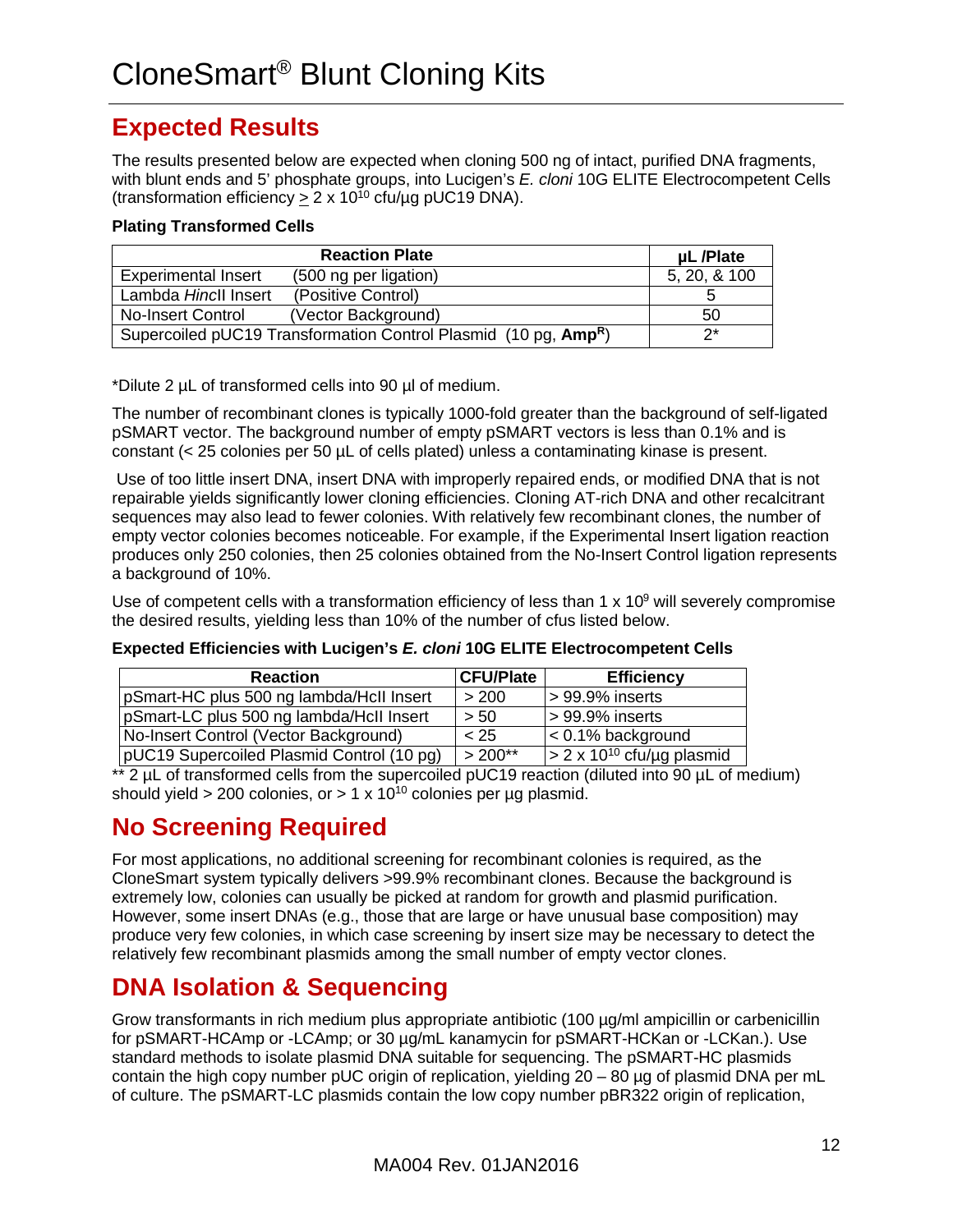# CloneSmart® Blunt Cloning Kits

reducing plasmid yields to 0.5 – 1.0 µg per mL of cells. The *E. cloni* 10G Competent Cells are *recA endA* deficient and provide high quality plasmid DNA. The CloneSmart Kit is provided with the sequencing primers SL1 and SR2. The sequence of the primers and their orientation relative to the pSMART plasmid is shown in Appendix D.

## <span id="page-12-0"></span>**References**

1. Sambrook, J. and Russell, DW. Molecular Cloning: A Laboratory Manual (Third Edition). 2001. Cold Spring Harbor Laboratory Press, Cold Spring Harbor, New York.

2. Godiska R, Patterson M, Schoenfeld T, Mead DA. 2005. "Beyond pUC: Vectors for Cloning Unstable DNA." *In* DNA Sequencing: Optimizing the Process and Analysis. (J. Kieleczawa, ed.), Jones and Bartlett Publishers, Sudbury, MA.

## <span id="page-12-1"></span>**Appendix A: Media Recommendations**

**Growing Transformed Cultures.** Colonies obtained from a pSMART transformation can be further grown in rich (e.g., LB or TB) culture medium, containing the appropriate antibiotic (100 µg/mL ampicillin or carbenicillin for pSMART-HCAmp or -LCAmp; 30 µg/mL kanamycin for pSMART-HCKan or -LCKan.). Transformed cultures can be stored by adding sterile glycerol to 20% (final concentration) and freezing at  $-70^{\circ}$ C. Unused portions of the ligation reactions may be stored at  $-20$ <sup>o</sup>C.

## <span id="page-12-2"></span>**Appendix B: CloneSmart Application Guide**

CloneSmart Blunt Cloning Kits accommodate any cloning situation. Use of the kanamycin-resistant pSMART vectors may be preferred, because ampicillin is more easily degraded by resistant clones. For routine applications, we recommend using the CloneSmart HCKan Blunt Cloning Kit, containing the high copy number pSMART-HCKan vector.

For the most challenging inserts of up to 30 kb, including AT-rich DNA, repeated sequences, or other regions with strong secondary structure, the pJAZZ® Linear vector in Lucigen's BigEasy® v2.0 Linear Cloning Kits provides unprecedented stability.

Use of the *E. cloni ®* 10G strain is essential for cloning inserts that may be methylated, such as genomic DNA isolated directly from plant or mammalian cells, as this strain contains the inactive *mcr* and *mrr* alleles [*mcr*A Δ(*mrr*-*hsd*RMS-*mcr*BC)]. The 10G SUPREME preparation of these cells is recommended for cloning difficult or very small quantities of insert DNA.

| Vector                 |                        |                                  | <b>Insert DNA Source</b> |                         | <b>Desired Use</b>                      |           |
|------------------------|------------------------|----------------------------------|--------------------------|-------------------------|-----------------------------------------|-----------|
| <b>Vector Name</b>     | Copy #                 | Cosmid,<br>Plasmid,<br>BAC, etc. | Genomic<br>or cDNA       | AT-Rich,<br>"Difficult" | Digestion,<br>Subcloning,<br>Sequencing | PCR, etc. |
| pSMART-HC Kan          | High                   |                                  |                          |                         | $^{++}$                                 |           |
| pSMART-LC Kan          | Low                    |                                  |                          | $++$                    |                                         |           |
| pSMART-HC Amp          | High                   |                                  |                          | ╋                       | $++$                                    |           |
| pSMART-LC Amp          | Low                    |                                  |                          |                         |                                         |           |
| pJAZZ <sup>®</sup> -OC | Low-Mid<br>(Inducible) |                                  |                          | $+ + +$                 |                                         |           |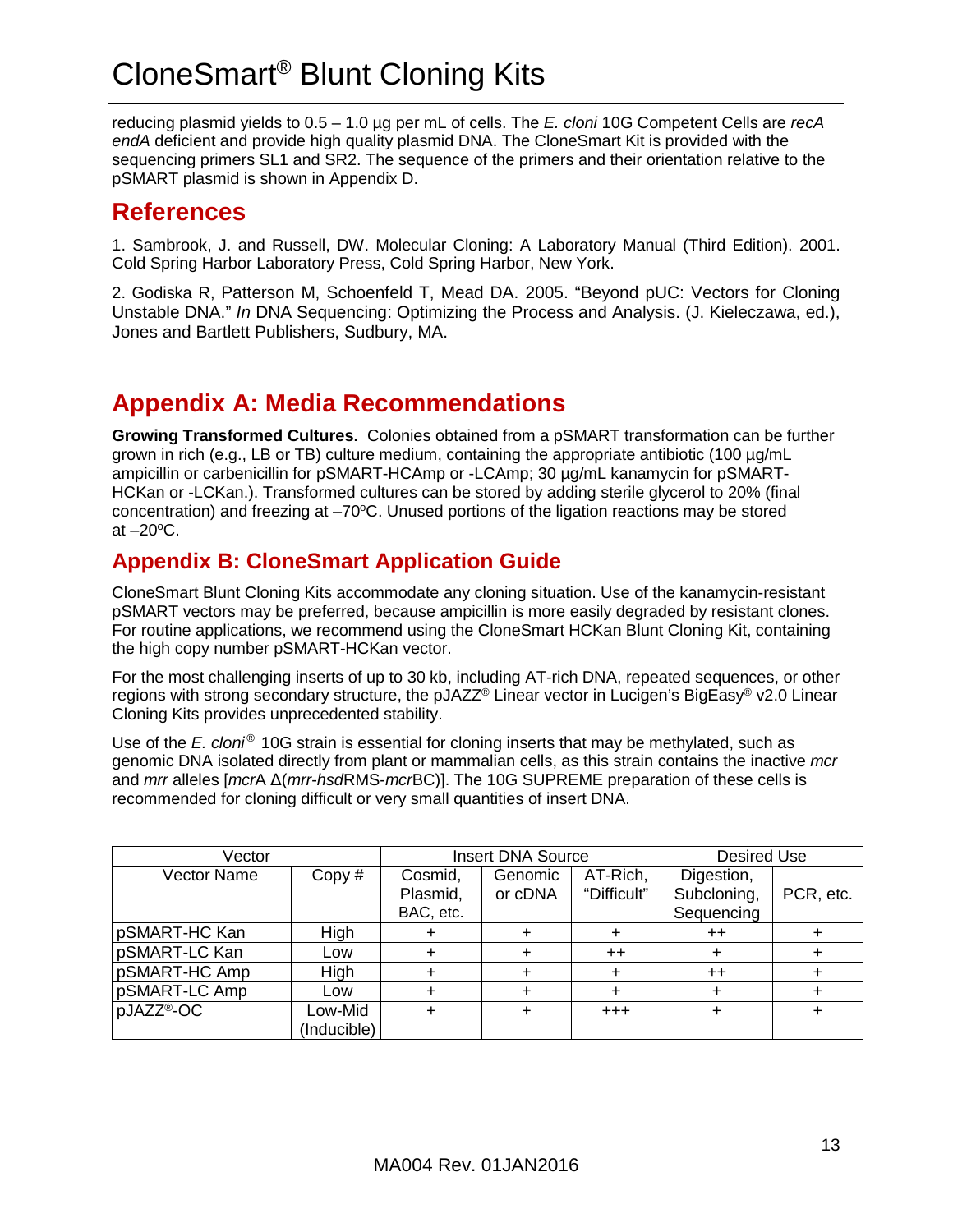## <span id="page-13-0"></span>**Appendix C: Vector Map, Cloning Site, and Sequencing Primers**

The pSMART*®* vectors are supplied predigested, with blunt, dephosphorylated ends. Transcriptional terminators border the cloning site to prevent transcription from the insert into the vector. Another terminator at the 3' end of the ampicillin or kanamycin resistance gene prevents this transcript from reading into the insert DNA.

The cloning sites and sequencing primers are identical for pSMART-HCAmp, -LCAmp, -HCKan, and -LCKan. The sequences of the SL1 and SR2 primers are as follows:

**SL1**: 5'–CAG TCC AGT TAC GCT GGA GTC–3' **SR2**: 5'–GGT CAG GTA TGA TTT AAA TGG TCA GT–3'

The GenBank accession numbers of the pSMART vectors are as follows:

| pSMART-HCKan: AF532107 | pSMART-LCKan: AF532106 |
|------------------------|------------------------|
| pSMART-HCAmp: AF399742 | pSMART-LCAmp: AY090111 |

| <b>SL1 Primer</b> | EcoRV Hind III* EcoRL                                                                                             | <b>Insert DNA</b> |
|-------------------|-------------------------------------------------------------------------------------------------------------------|-------------------|
|                   | CAGTCCAGTTACGCTGGAGTCTGAGGCTCGTCCTGAATGATATCAAGCTTGAAT<br>GTCAGGTCAATGCGACCTCAGACTCCGAGCAGGACTTACTATAGTTCGAACTTAJ |                   |

| <b>Insert DNA</b> | EcoRI Xbal EcoRV                                                                      | Swal |  |
|-------------------|---------------------------------------------------------------------------------------|------|--|
|                   | AATTCTCTAGATATCGCTCAATACTGACCATTTAAATCATACCTGACCTCCATAGCAGAAAG                        |      |  |
|                   | CTGCTTAAGAGATCTATAGCGAGTTA <b>TGAC<del>YGGTAAATTTAGTATGGACTGG</del>AGGTATCGTCTTTC</b> |      |  |

**SR2 Primer**

<span id="page-13-1"></span>**\*The Hind III site is NOT unique in the pSMART-HCKan and -LCKan vectors. Another Hind III site is present in the kanamycin resistance gene.**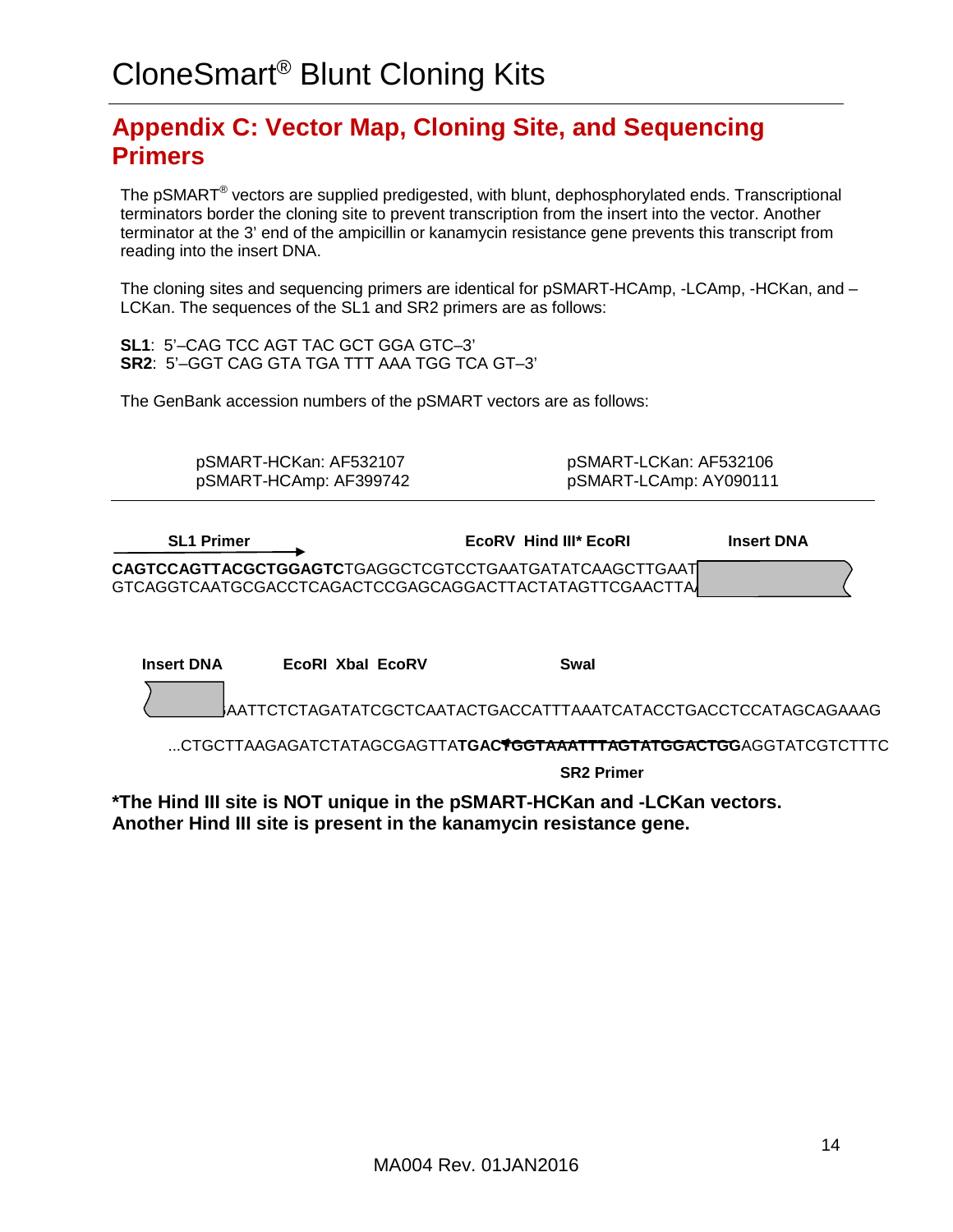## **Appendix D: Troubleshooting Guide**

| <b>Problem</b>                                             | <b>Probable Cause</b>                                                        | <b>Solution</b>                                                                                                                                                                                                     |
|------------------------------------------------------------|------------------------------------------------------------------------------|---------------------------------------------------------------------------------------------------------------------------------------------------------------------------------------------------------------------|
| Very few or no<br>transformants                            | Inefficient end repair.                                                      | Check the insert DNA for self-ligation by gel<br>electrophoresis. Repeat end repair if necessary.                                                                                                                   |
|                                                            | Contaminating enzymes in<br>ligation reaction.                               | Heat-denature end repair reaction or restriction<br>digest 10 minutes at 70 °C. Purify DNA by<br>extraction or adsorption to matrix.                                                                                |
|                                                            | No DNA, degraded DNA, or<br>insufficient amount of DNA.                      | Check insert DNA by gel electrophoresis.<br>Determine concentration of insert and add the<br>correct amount. Use the supplied control insert to<br>test the system.                                                 |
|                                                            | Ligation reaction failed.                                                    | Check the insert DNA for self-ligation by gel<br>electrophoresis. Repeat end repair if necessary.<br>Be sure insert DNA is phosphorylated. Use the<br>supplied control insert to test ligation reaction.            |
|                                                            | Inadequate heat<br>denaturation of ligation<br>reaction.                     | Be certain to heat denature for 15 min at 70 °C.<br>Skipping this step may lower the number of<br>transformants by 2-3 orders of magnitude.                                                                         |
|                                                            | Loss of DNA during<br>precipitation.                                         | DO NOT precipitate DNA after ligation reaction. It is<br>not necessary with this protocol and these cells.                                                                                                          |
|                                                            | Incorrect recovery media.                                                    | Use Recovery Medium provided after<br>transformation of electrocompetent or chemically<br>competent cells. Use of other media (e.g., SOC)<br>will result in lower yield.                                            |
|                                                            | Improper electroporation<br>conditions.                                      | Use BTX or BioRad electroporation cuvettes with a<br>gap of 0.1 cm.<br>Pre-chill cuvettes on ice.<br>Add the 1 $\mu$ L of DNA to 25 $\mu$ L of pre-aliquotted cells<br>on wet ice; DO NOT add the cells to the DNA. |
|                                                            | Addition of XGAL/DMSO to<br>competent cells.                                 | DO NOT add additional compounds to competent<br>cells, as they are fragile.                                                                                                                                         |
|                                                            | Incorrect amounts of<br>antibiotic in agar plates.<br>Wrong antibiotic used. | Add the correct amount of Ampicillin/Carbenicillin or<br>Kanamycin to molten agar at 55 °C before pouring<br>plates (see Appendix A). DO NOT spread antibiotic<br>onto the surface of agar plates.                  |
| High background<br>of transformants<br>that do not contain | Contaminating<br>oligonucleotides in the<br>ligation reaction.               | Gel purify inserts before cloning. Use multiple<br>methods of DNA purification to remove small<br>fragments.                                                                                                        |
| inserts.                                                   | Contaminating enzymes in<br>ligation reaction.                               | Purify DNA after DNA End Repair reaction. DO<br>NOT add T4 DNA Kinase to the ligation reaction.                                                                                                                     |
|                                                            | Incorrect amount of<br>antibiotic in agar plates.                            | DO NOT spread antibiotic onto the surface of agar<br>plates. Add the correct amount of kanamycin or<br>ampicillin/carbenicillin to molten agar at 55 °C<br>before pouring plates (see Appendix A).                  |
|                                                            | <b>Unstable DNA Inserts</b>                                                  | Use the BigEasy® v2.0 Linear Cloning Kit for<br>maximum clone stability.                                                                                                                                            |